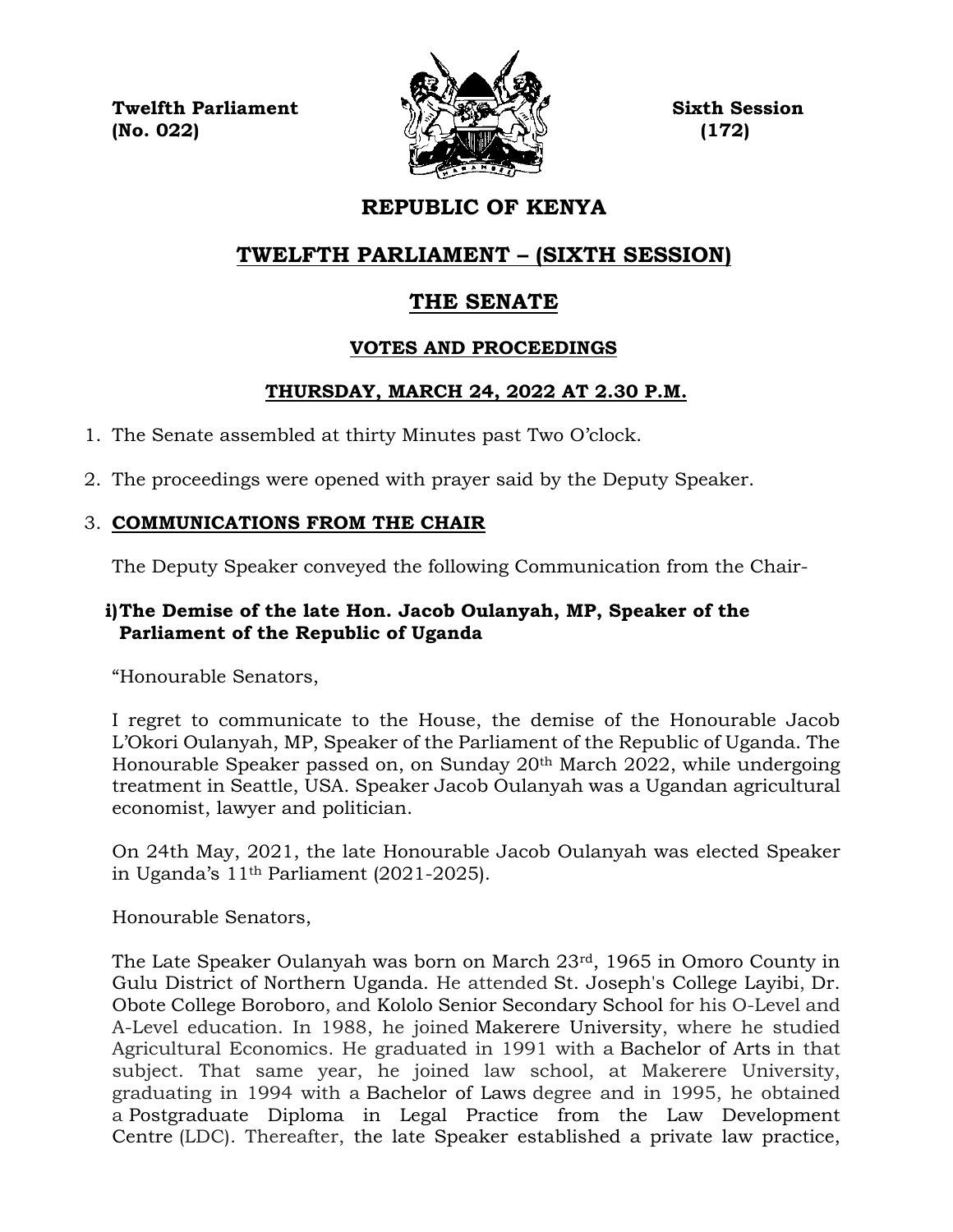Oulanyah, Onoria & Company Advocates, and served as a lecturer at the Makerere University.

He was elected Member of Parliament in 2001 and in the same year, he was appointed to the Parliamentary Committee on Legal and Parliamentary Affairs, responsible for the budgets and administration of all constitutional bodies, the Ministry of Justice and the Judiciary. In 2004, He was elected unopposed to be the Chairman of the said Committee and in the two years that followed, he handled one of the most delicate periods of the political history of Uganda that included a constitutional review and political transition. The political transition involved steering the referendum legislation and a Constitutional Referendum Motion that paved the way for the 2005 Referendum for Changing the Political System in Uganda.

Honourable Senators,

In 2011, the Hon. Oulanyah was re-elected as a Member of Parliament for Omoro County, and in the same year, he was elected Deputy Speaker of Parliament. He was subsequently appointed Head of the Uganda Delegation to the African, Caribbean, and Pacific – European Union (ACP-EU) Joint Parliamentary Assembly. He also served as a Member of the Executive Committee of the Commonwealth Parliamentary Association (CPA) in 2001. In the 2016 General Elections, the Hon. Oulanyah was again re-elected to represent Omoro County Constituency, and also re-elected to the position of Deputy Speaker.

Honourable Senators,

Without a doubt, the great people of Uganda; and his family in particular, the Parliament of Uganda, and people of the East Africa Community at large, have lost a vibrant, pragmatic and dedicated leader. May the Almighty God rest his soul in eternal peace.

Honourable Senators,

In tribute and honour to our departed brother and colleague, the Late Honourable Jacob L'Okori Oulanyah, I request that we all stand to observe a moment of silence.

*(After observance of a Moment of Silence)*

Honourable Senators,

I will now allow Senators to give their tributes in honour of the Late Honourable Jacob OULANYAH.

I thank you!"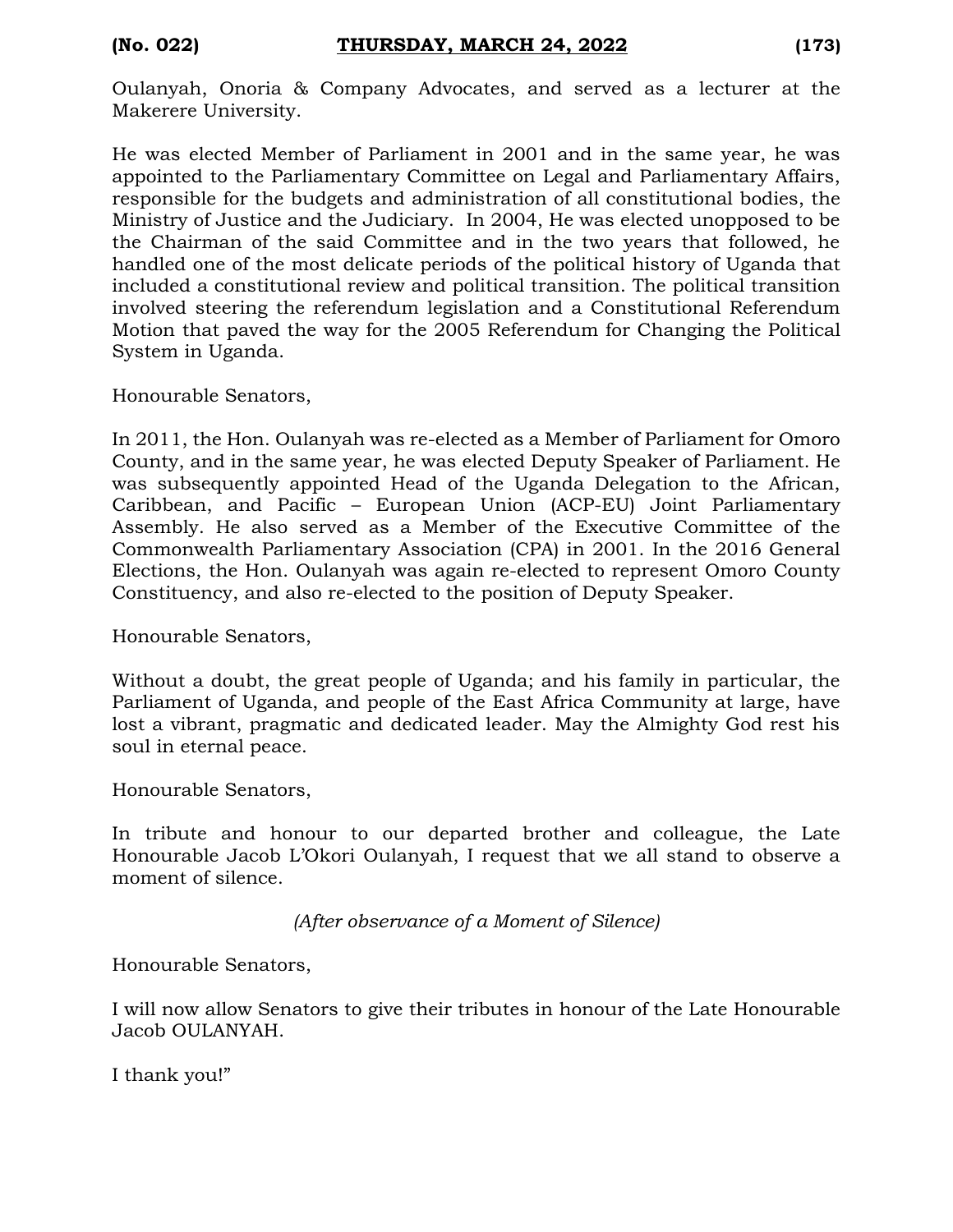#### **ii) Uchapishaji wa Kanuni za Kudumu katika Kiswahili na Uwililugha**

The Temporary Speaker (Sen. John Nderitu Kinyua, MP) conveyed the following Communication from the Chair-

"Waheshimiwa Maseneta,

Ibara 120 ya Katiba ya Kenya inaeleza kwamba lugha rasmi za Bunge la Kenya zitakuwa Kiingereza, Kiswahili na Lugha Ishara ya Kenya. Kwa kuongezea, kwamba shughuli ya Bunge inaweza kuendeshwa kwa lugha zilizotajwa. Isitoshe, Kanuni ya Kudumu ya 87 (1) ya Kanuni za kudumu za Seneti zinataja kwamba shughuli zote za Seneti zitaendeshwa kwa Kiswahili, Kiingereza au katika Lugha Ishara ya Kenya.

Waheshimiwa Maseneta,

Uzingatiaji wa masharti yaliyotajwa hapo juu ya Kanuni za Kudumu umekuwa na changamoto hasa wakati ambapo hotuba ya Seneta ipo katika Kiswahili na angependa kunukuu sehemu fulani ya Kanuni za Kudumu. Maoni pia yametolewa kuhusu umuhimu wa kutafsiri Kanuni za Kudumu za Seneti katika Kiswahili ili kuweza kufungua shughuli za Seneti kwa sehemu kubwa ya umma wa Kenya, ambao huitumia lugha hii katika shughuli zao za kila siku.

Kamati ya Uratibu na Kanuni iliamua kwamba Kanuni za Kudumu za Seneti zitafsiriwe kwa Kiswahili. Katibu wa Seneti aliunda Jopokazi la Tafsiri ya Kanuni za Kudumu za Seneti lililojumuisha maafisa wa Seneti. Katika kufanya shughuli hii, Jopokazi lilitafuta usaidizi wa wasomi watajika wa Kiswahili kutoka Chuo Kikuu cha Nairobi na Chuo Kikuu cha Moi. Kwa kuongezea, Jopokazi lilifaidi pakubwa kutokana na ujuzi wa Maseneta wawili, Sen. (Dkt.) Agnes Zani, CBS, na Sen. (Dkt.) Isaac Mwaura, CBS,.

Waheshimiwa Maseneta,

Jopokazi hili lilitekeleza shughuli hii na kufanya mikutano kadha ya uidhinishaji na kuwasilisha ripoti yake kwa Bodi ya Usimamizi ya Seneti. Baadaye, ripoti hiyo na nakala iliyotafsiriwa ya Kiswahili ya Kanuni za Kudumu ziliwasilishwa kwa Kamati ya Uratibu na Kanuni. Katika mkutano wake uliofanyika tarehe 8 Julai , 2021, Kamati ya Uratibu na Kanuni ilizingatia na kuidhinisha Kanuni za Kudumu za Seneti na nakala ya uwililugha.

Waheshimiwa Maseneta,

Ninafuraha kuijulisha Seneti kwamba Kanuni za Kudumu za Seneti na Kanuni za Kudumu za Uwililugha sasa zimechapishwa na zitasambazwa kwa Maseneta wote.

Kwa niaba ya Seneti, ningependa kumshukuru Katibu wa Seneti na Jopokazi la kutafsiri Kanuni za Kudumu za Seneti likiongozwa na Bw.Lawrence Amolo kwa kutafsiri na uchapishaji wa Kanuni hizi.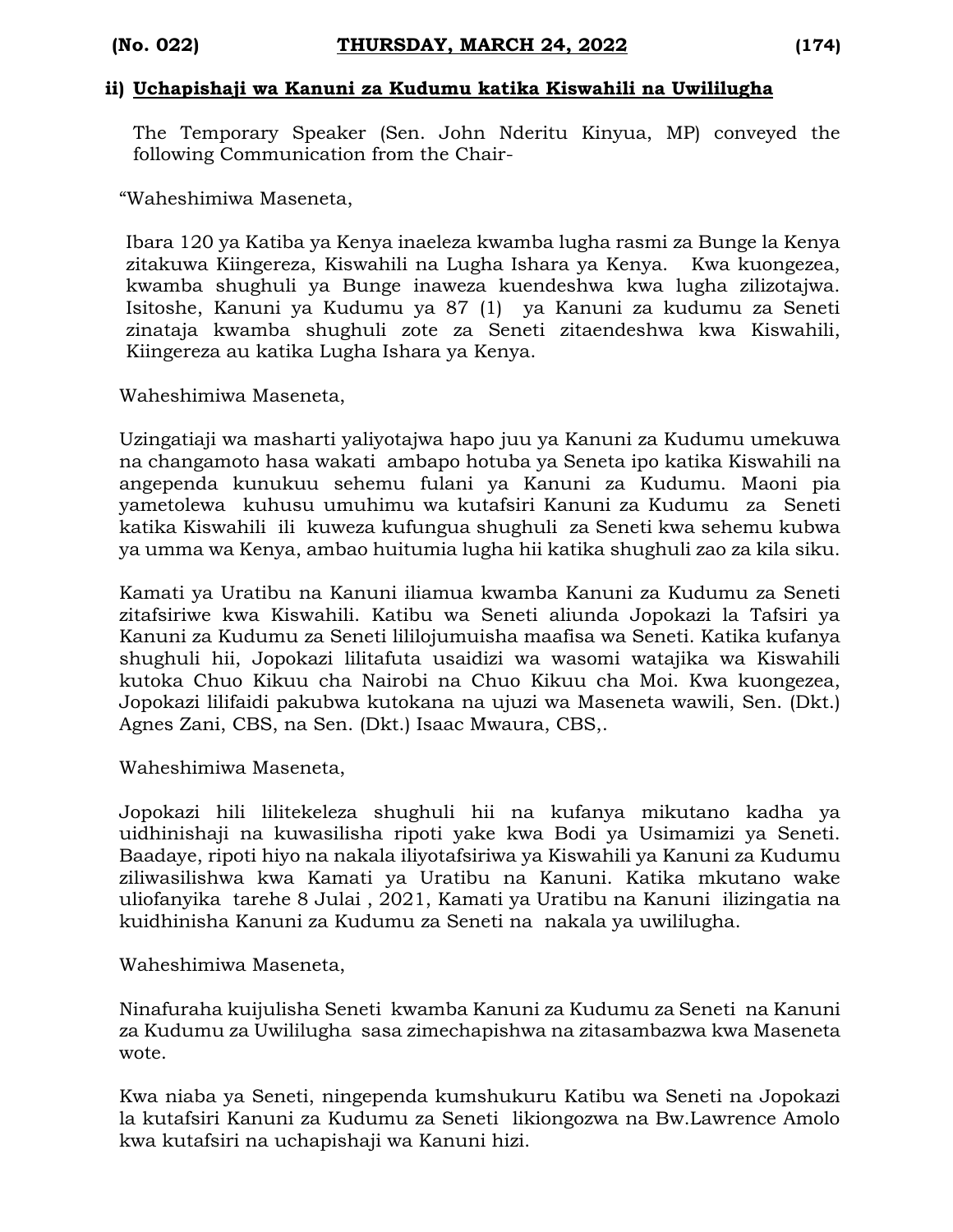Pili, shukrani zetu kama Seneti zinawaendea Makamu Wakuu wa Chuo Kikuu cha Nairobi na Chuo Kikuu cha Moi kwa kuwaruhusu wasomi watajika wa Kiswahili kusaidia katika tafsiri. Wasomi hawa ni:-

| 1. Prof. Iribe Mwangi                          | - Chuo Kikuu cha Nairobi |
|------------------------------------------------|--------------------------|
| 2. Dkt. Prisca Jerono                          | - Chuo Kikuu cha Nairobi |
| 3. Prof. Clara S. Momanyi - Chuo Kikuu cha Moi |                          |
| 4. Bw. Nuhu Bakari                             | - Chuo Kikuu cha Moi     |

Tatu, shukrani zetu za dhati zinawaendea Sen. (Dkt.) Agnes Zani, CBS, na Sen. (Dkt.) Isaac Mwaura, CBS, kwa kupata muda kutokana na shughuli zao nyingi ili kutoa ujuzi wao wa Kiswahili kwenye mchakato wa tafsiri.

Mwisho, shukrani za kipekee ziiendee Kamati ya Uratibu na Kanuni kwa kuongoza mchakato wa kutafsiri na kutoa nakala za Kiswahili na Uwililugha za Kanuni za Kudumu. Kamati hii inajumuisha:-

| 1. Seneta Kenneth M. Lusaka, EGH,                       | - Spika wa Seneti -        |
|---------------------------------------------------------|----------------------------|
|                                                         | (Mwenyekiti);              |
| 2. Seneta (Prof.) Margaret Kamar, EGH, - Naibu Spika wa |                            |
|                                                         | Seneti (Naibu Mwenyekiti); |
| 3. Seneta (Dkt.) Lelegwe Ltumbesi,                      | - Mwanachama;              |
| 4. Seneta Rose Nyamunga, CBS,                           | - Mwanachama;              |
| 5. Seneta John Nderitu Kinyua,                          | - Mwanachama;              |
| 6. Seneta Judith Pareno,                                | - Mwanachama;              |
| 7. Seneta Beth Mugo, EGH,                               | - Mwanachama;              |
| 8. Seneta (Dkt.) Agnes Zani, CBS,                       | - Mwanachama; na           |
| 9. Seneta (Mhasibu) Farhiya Haji,                       | - Mwanachama.              |

Waheshimiwa Maseneta,

Shughuli hii imechukua muda mrefu lakini kama mnavyojua, wahenga walisema, kawia ufike. Kwa sasa hivi, ndio mwanzo mkoko unaalika maua. Kuzinduliwa kwa Kanuni hizi za Kudumu katika lugha ya Kiswahili ni jambo muhimu sana la kujivunia na tajika katika historia yetu kama nchi na kama Bunge la Seneti.

Ningependa kuwasihi nyinyi nyote mfanye jitihada ili mfanikishe matumizi ya Kiswahili katika shughuli za Seneti. Hii itatuwezesha kuwasiliana barabara na wadau wetu ambao tunawakilisha ikizingatiwa kuwa mke ni nguo, mgomba kupalilia.

Ninawashukuru."

## 4. **PAPERS**

The following Papers were laid on the Table of the House:-

(i) Report of the Auditor General on the financial statement of Kericho County Assembly Staff Car and Mortgage Fund for the year ended 30th June, 2017.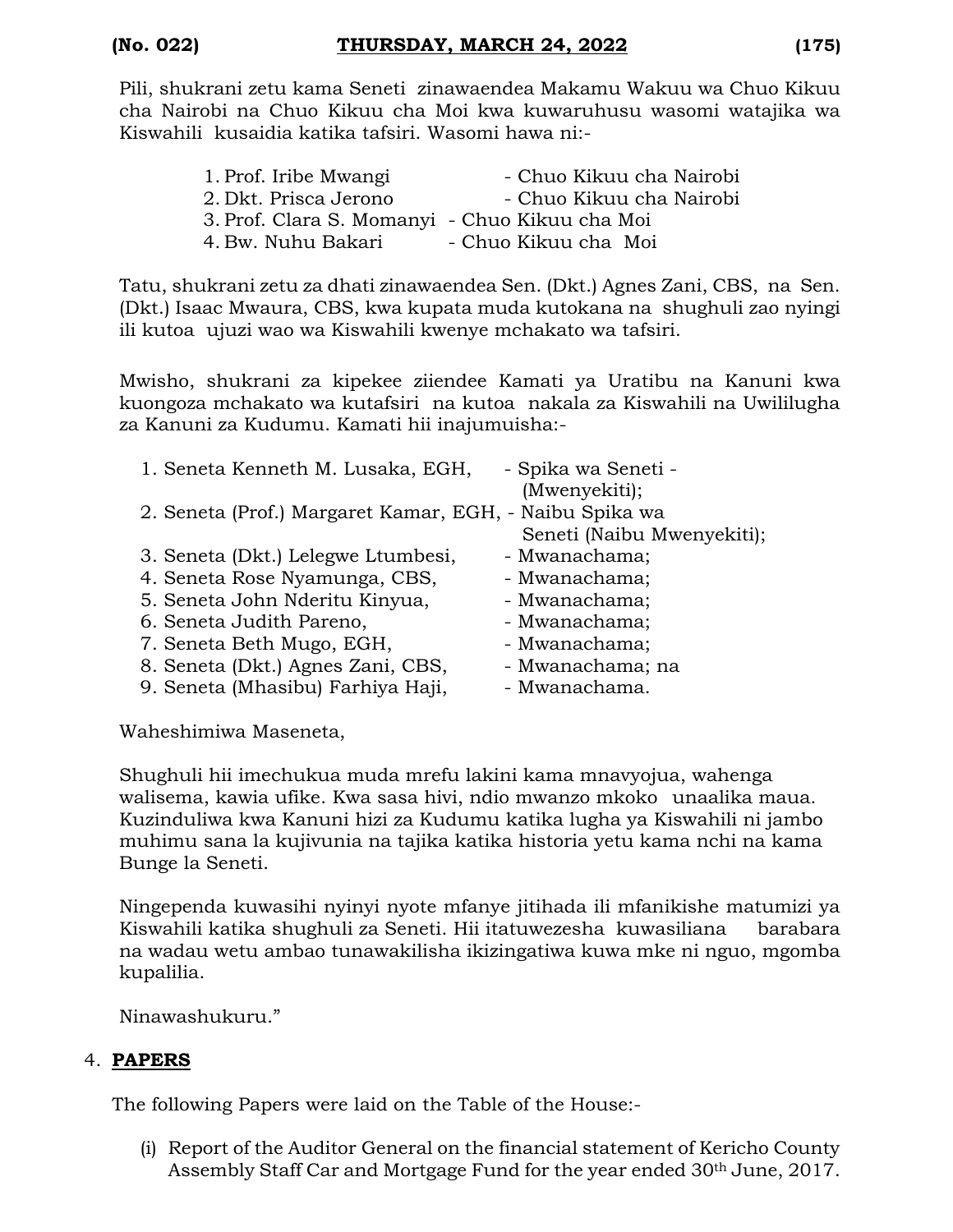- (ii) Report of the Auditor General on the financial statement of Kisumu County Women, Youth and People with Disabilities Fund for the year ended 30<sup>th</sup> June, 2019.
- (iii)Report of the Auditor General on the financial statement of Kisumu County Women, Youth and People with Disabilities Fund for the year ended 30<sup>th</sup> June, 2020.
- (iv)Report of the Auditor General on the financial statement of Kajiado County Executive Staff Car Loan and Mortgage Scheme Fund for the year ended 30th June, 2020.
- (v) Report of the Auditor General on the financial statement of Samburu County Executive Staff Mortgage Scheme Fund for the year ended 30th June, 2020.
- (vi)Statement on the business of the Senate for the week commencing Tuesday, 29th March, 2022.

*(The Senate Majority Leader)*

(vii) Report of the Standing Committee on Labour and Social Welfare on the Employment (Amendment) Bill (Senate Bills No. 54 of 2021).

*(Sen. Stewart Madzayo, MP on behalf of the Chairperson, Standing Committee on Labour and Social Welfare)*

## 5. **STATEMENTS**

### **(a) Pursuant to Standing Order 48 (1)**

The Senator for Kitui County (Sen. Enoch Kiio Wambua, MP) sought a statement from the Standing Committee on Finance and Budget regarding the unbearable cost of living currently prevailing in the country.

## **(b) Pursuant to Standing Order 51 (1) (a)**

The Chairperson Standing Committee on Finance and Budget issued a statement concerning the status of the County Government Grants Bill (Senate Bills No. 35 of 2021).

Thereupon, the Chairperson informed the Senate that the County Governments Grants Bill, (Senate Bills No.35 of 2021) was published on 25th May, 2021 and introduced in the Senate on 6<sup>th</sup> July, 2021. The Bill intended to provide a mechanism or instrument for transfer of conditional or unconditional grants from national governments' share of revenue and from proceeds of loans and grants from development partners to the county governments.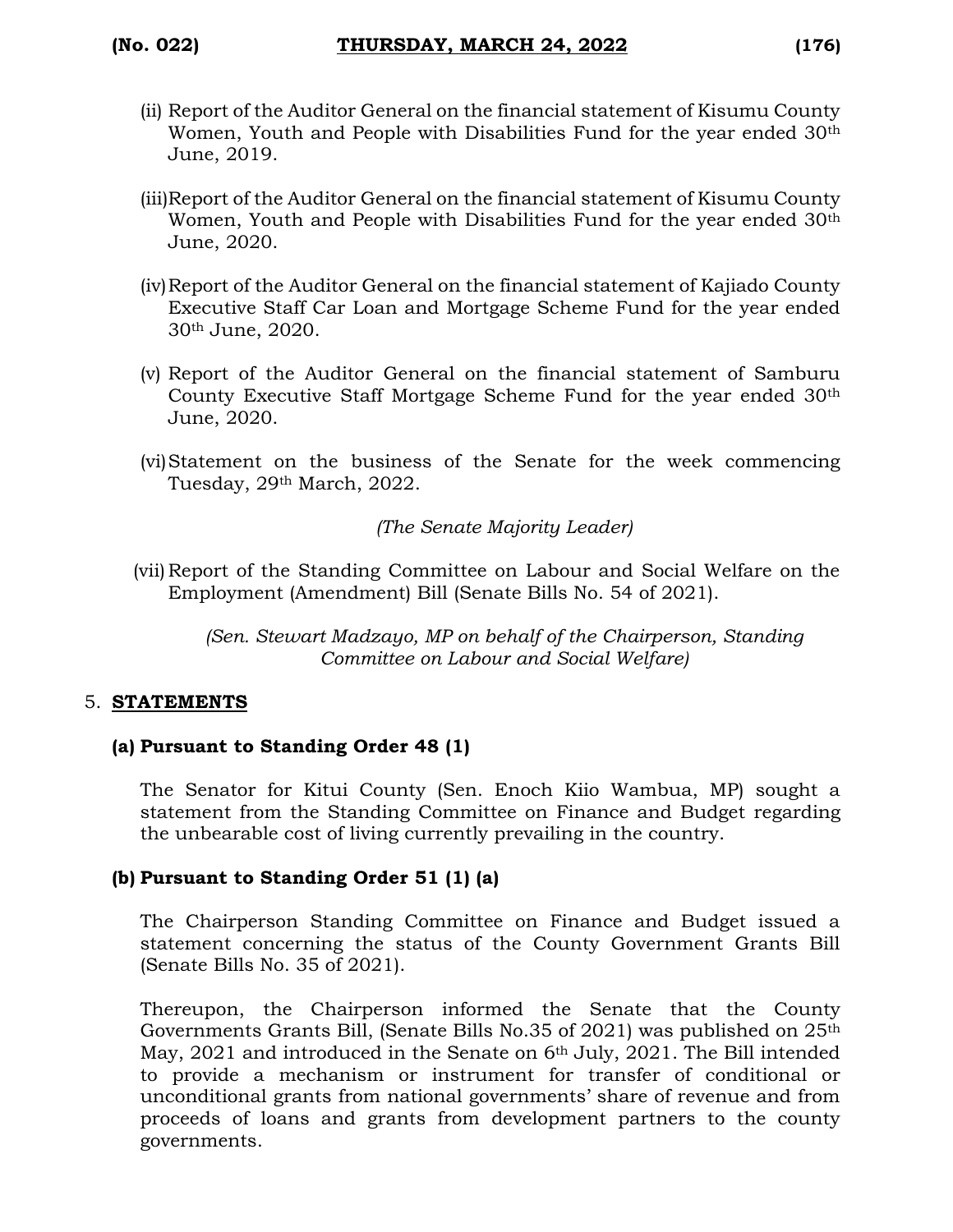Further, the Chairperson informed the Senate that the Standing Committee on Finance and Budget resolved to sponsor the Bill in compliance with the High Court ruling on Petition No.252 of 2016. The court in its ruling held that Article 202 of the Constitution, as read together with Article 218(1)(a) of the Constitution, does not permit conditional or unconditional grants to be provided for in the Annual Division of Revenue Act (DORA) and therefore by extension in the County Allocation of Revenue Act (CARA).

Furthermore, the Chairperson informed the Senate that the Bill was passed by the Senate on 15th September, 2021 and transmitted to the National Assembly for concurrence. The National Assembly passed the Bill with amendments on 2nd December, 2021. At a plenary sitting held on Tuesday, 21st December, 2021, the Senate considered the National Assembly amendments to the County Governments Grants Bill, (Senate Bills No.35 of 2021) and rejected all the amendments. Thereafter and pursuant to Article 112 (2) (b) of the Constitution, the Bill was referred to a Mediation Committee under Article 113 of the Constitution.

The Chairperson emphasized on the need for expeditious consideration and passage of this Bill in order to resolve the long-delayed disbursement of conditional allocations/ grants to the county governments.

The Chairperson averred that the main object of the Bill was to unlock Ksh. 39, 880, 890, 516 additional allocations to the county governments of which Ksh. 7.537 Billion is from the National Governments share of revenue while Ksh. 32.343 Billion is from proceeds of loans and grants from development partners. The additional allocations are supposed to be absorbed or utilised by the counties in the current financial year 2021/22. He added that it has been disastrous that critical projects funded by these funds have stalled. Secondly, the citizens have been denied their rights to enjoy services such as improved health care services which are funded by such funds.

In conclusion, the Chairperson informed the Senate that the budget preparation for the next financial year 2022/23 is in high gear and Senators appeared to have forgotten about these grants. This he noted for the reason that the Division of Revenue Bill, 2022 was under consideration at the Second Reading stage, pending the outcome of the Mediation Committee on the consideration of the County Governments Grants Bill. In this regard, the Chairperson urged the Senate Majority Leader to shelve the Division of Revenue Bill until mediation on the County Grants Bill is concluded.

Several Senators rose on points of order in support of the statement and the need to have the County Grants Bill in place before resuming debate on the Division of Revenue Bill.

## **(c) Pursuant to Standing Order 52 (1)**

The Senate Majority Leader issued a statement on the business of the Senate for the week commencing Tuesday, 29th March, 2022.